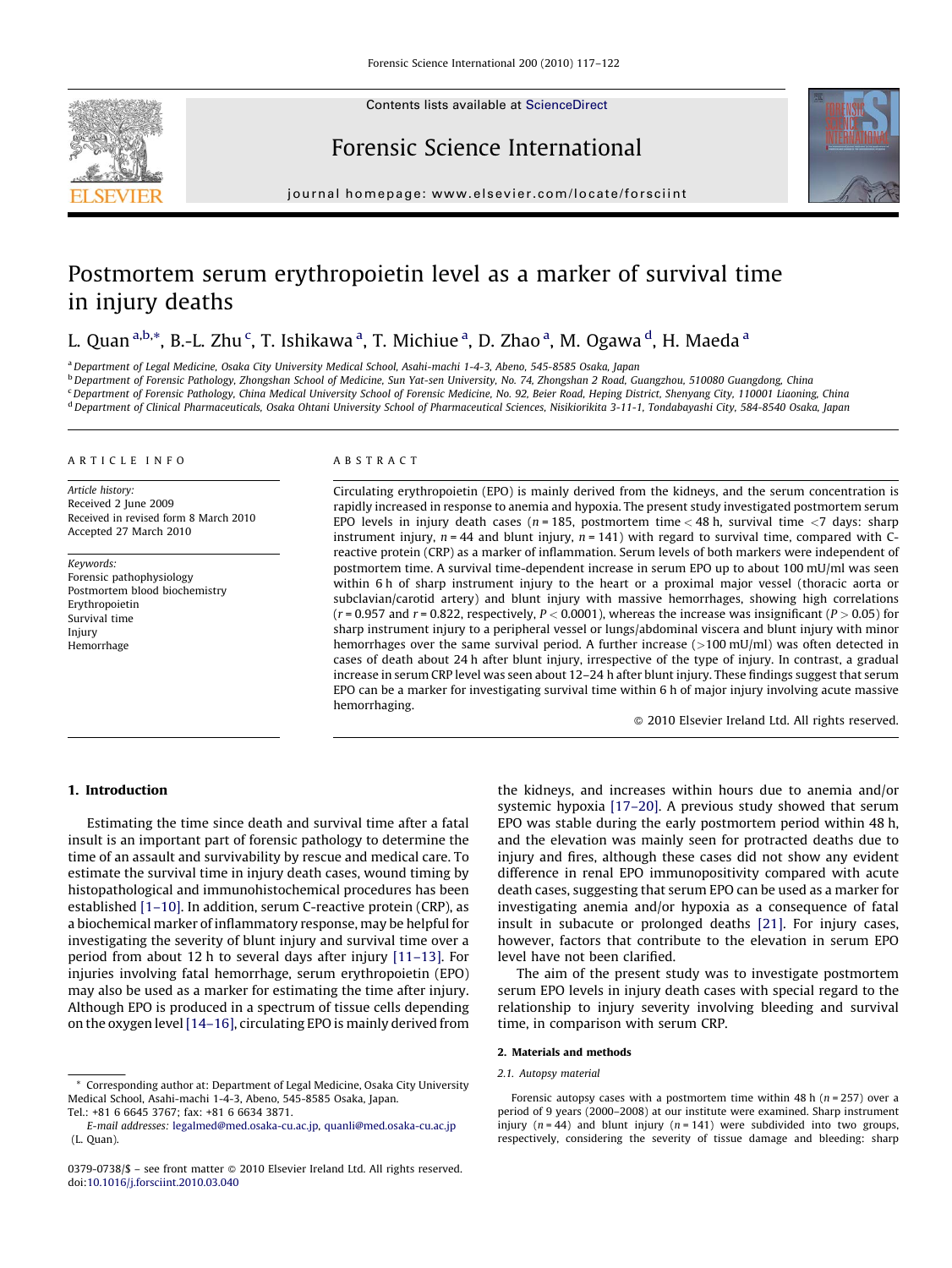## Table 1

|  | Case profile. |  |
|--|---------------|--|
|--|---------------|--|

| Cause of death                   | Case<br>number | Male/<br>female | Age years<br>(median) | Survival time<br>$(median)$ $(h)$ | Clinical care<br>yes/CPR/no | Postmortem<br>interval<br>$(median)$ $(h)$ | Erythropoietin 95%<br>confidence limit<br>(median) (mU/ml) | C-reactive protein<br>95% confidence limit<br>(median) (mg/dl) |
|----------------------------------|----------------|-----------------|-----------------------|-----------------------------------|-----------------------------|--------------------------------------------|------------------------------------------------------------|----------------------------------------------------------------|
| Injury groups                    |                |                 |                       |                                   |                             |                                            |                                                            |                                                                |
| Blunt injury <sup>a</sup>        |                |                 |                       |                                   |                             |                                            |                                                            |                                                                |
| Massive hemorrhage <sup>b</sup>  | 47             | 27/20           | $19 - 86(56.0)$       | $< 0.5 - 96 (1.8)$                | 24/10/13                    | $7-47(18.9)$                               | 20.0-830.0 (52.4)                                          | $0.01 - 56.10(0.28)$                                           |
| Minor hemorrhage <sup>c</sup>    | 94             | 81/13           | $18 - 96(57.0)$       | $< 0.5 - 165$ (1.5)               | 45/9/40                     | $5 - 48$ (19.2)                            | $5.0 - 303.0(25.1)$                                        | $0.01 - 36.3(0.24)$                                            |
| Sharp instrument injury          |                |                 |                       |                                   |                             |                                            |                                                            |                                                                |
| Major vessel <sup>d</sup>        | 17             | 10/7            | $19 - 75(44.0)$       | $< 0.5 - 2.5$ (0.6)               | 7/4/6                       | $6-47(15.0)$                               | $5.6 - 88.8(28.1)$                                         | $0.01 - 0.79(0.02)$                                            |
| Minor vessel <sup>e</sup>        | 27             | 22/5            | $36 - 75(56.0)$       | $< 0.5 - 10.5$ (0.9)              | 12/5/10                     | $6-42(15.2)$                               | $1.2 - 30.9(14.5)$                                         | $0.01 - 0.79(0.08)$                                            |
| Control groups                   |                |                 |                       |                                   |                             |                                            |                                                            |                                                                |
| Mechanical asphyxia <sup>f</sup> | 48             | 23/25           | $19-94(55.0)$         | ${<}0.5$                          | 0/7/41                      | $6-48(21.3)$                               | $8.1 - 37.1(20.0)$                                         | $0.02 - 1.90(0.15)$                                            |
| Acute cardiac death              | 24             | 20/4            | $51 - 87(63.0)$       | ${<}0.5$                          | 0/15/9                      | $10-39(22.1)$                              | $7.5 - 38.0(15.6)$                                         | $0.02 - 1.86(0.16)$                                            |
| Total cases                      | 257            | 183/74          | $18 - 96(59.0)$       | $< 0.5 - 165$ (1.3)               | 88/50/119                   | $5 - 48$ (18.5)                            | $1.2 - 830.0(20.0)$                                        | $0.01 - 56.10(0.16)$                                           |

<sup>a</sup> Traffic accidents ( $n = 46$ ), falls ( $n = 72$ ), blows ( $n = 21$ ) and others ( $n = 2$ ).

<sup>b</sup> Trauma with hemothorax (n = 18)/-peritoneum (n = 9), pelvic and/or femoral bone fracture (n = 14) and others (n = 6).

<sup>c</sup> Non-head trauma without massive hemorrhage (n = 19: chest, n = 9; abdomen, n = 6; back, n = 2; others, n = 2), and head injury (n = 75: poly trauma, n = 12; single trauma,

 $n = 63$ ).

<sup>d</sup> Heart (n=9) and proximal major vessel (n=8: common carotid artery, n=7; subclavian artery, n=1).

e Lungs  $(n=8)$  and peripheral vessel (abdomen,  $n=10$ ; neck,  $n=4$ ; limbs,  $n=5$ ).

<sup>f</sup> Hanging (n=11), strangulation (n=21), aspiration (n=14) and others (n=2).

CPR, cardiopulmonary resuscitation without recovery.

instrument injury to the heart or a proximal major vessel including the aorta and subclavian/carotid artery (major vessel injury group,  $n = 17$ ) and peripheral vessel(s) or lungs/abdominal viscera (minor vessel injury group,  $n = 27$ ); blunt injury involving polytrauma or a single trauma with hemothorax/-peritoneum (massive hemorrhage group,  $n = 47$ : with/without head injury,  $n = 16/31$ ) and single trauma without massive hemorrhage (minor hemorrhage group,  $n = 94$ : head injury,  $n = 77$  and others,  $n = 17$ ). These cases included those underwent medical care involving critical cardiopulmonary support, surgery to the site of injury, blood transfusion and fluid infusion shock therapy, but without EPO administration. Cases with longer survival time of >1 h were deaths due to prolonged hemorrhagic shock or brain dysfunction, including 5 cases of blunt injury without medical care (massive hemorrhage,  $n = 2$  and minor hemorrhage,  $n = 3$ ; survival time, about 3– 48 h). The control group consisted of acute death cases without evident bleeding  $(n = 72)$ , comprising mechanical asphyxiation  $(n = 48)$ , and acute cardiac death  $(n = 24)$ , irrespective of critical terminal medical care involving cardiopulmonary resuscitation with fluid infusion for cases of cardiopulmonary arrest on arrival (CPAOA) at hospital. Case profiles are shown in Table 1. For all groups, clearly accountable cases with well-documented circumstantial evidence were collected. Blood samples were collected from the left and right cardiac chamber and peripheral external iliac vein using sterile syringes. Serum was immediately separated by centrifugation and stored at  $-20$  °C until use. Case history, and pathological and toxicological data were collected from autopsy documents. Cases with complications that may have affected serum EPO or CRP were excluded. The postmortem interval was defined as the time from estimated time of death to autopsy. Survival time was the period from the onset of the fatal insult to death. For this purpose, we used cases where a witness and/or circumstantial evidence was well established to confirm survival and postmortem times estimated based on their pathological findings, for which the deviation was considered to be within about 1 h including the elapsed time for determination of clinical death.

#### 2.2. Biochemical analysis

Serum EPO levels were measured by a specific radio-immunoassay using the Recombigen EPO RIA kit (Nippon DPC, Chiba, Japan) and a standard EPO of recombinant human EPO (epoetin alfa; Kirin Brewery Co., Tokyo, Japan) [\[22,23\].](#page-5-0) The minimum detectable quantity of EPO was 5.0 mU/ml. Inter-assay and intra-assay coefficients of variation were 3.5% and 8.9%, respectively. Diluted human serum showed that the displacement curve was parallel to the standard EPO curve. The mean recovery of EPO was 93.3%. The clinical reference range for EPO was <36 mU/ ml. Serum CRP levels were measured by nephelometry using NA-latex CRP (Boehringer Diagnostics, Marburg, Germany), in which the clinical reference range was <0.2 mg/dl. In addition, serum total protein and albumin concentrations were measured by dextran with a biuret-type assay (total protein HR-II kit, Wako Pure Chemical Industries, Osaka, Japan) [\[24\]](#page-5-0) and serum protein fractioning by electrophoresis, in which the clinical reference ranges were 6.7–8.3 and 3.7– 5.2 g/dl, respectively.

#### 2.3. Statistical analysis

The Scheffe test was used for multiple comparisons among groups, and comparisons between groups were performed by non-parametric Mann–Whitney U-test. Linear regression analyses were used to examine the relationships of serum markers with survival time. Analyses were performed using Microsoft Excel and Statview (version 5.0, SAS Institute Inc., SAS Campus Drive Cary, NC). A P-value of less than 0.05 was considered significant. In [Fig. 2](#page-3-0), the results of data analysis are shown as box-plots, for which 50% of the data are summarized in the box. The line in each box represents the median, and the lines outside of each box represent the 90% confidence interval. Variables that were not normally distributed were logtransformed for statistical analyses.

#### 3. Results

#### 3.1. Postmortem interval, age and gender of subjects

For all cases ( $n = 257$ ), the serum EPO level showed an almost equivalent correlation between left  $(x1)$ , right  $(x2)$  cardiac and peripheral (y) blood:  $y = 0.99 x1 + 1.93$ ,  $r = 0.98$ ,  $P < 0.0001$ ,  $n = 59$ ;  $y = 1.15$  x2-2.91,  $r = 0.97$ ,  $P < 0.0001$ ,  $n = 57$ . CRP showed similar correlations:  $y = 1.04$   $x1 - 0.02$ ,  $r = 0.99$ ,  $P < 0.001$ ;  $y = 0.96$  $x2 + 0.01$ ,  $r = 0.99$ ,  $P < 0.001$ ,  $n = 142$ . EPO and CRP levels showed no relationship to postmortem interval (<48 h) at each site, and were independent of the age or gender of subjects. A moderate to marked correlation was detected between serum EPO and CRP levels at each site  $(r = 0.56 - 0.74, P < 0.001)$ . Considering the topographical stability of serum EPO and CRP levels, further analyses were performed primarily using the data from right cardiac blood, which were partly supplemented by those from peripheral or left cardiac blood for a deficit  $(n = 31)$ .

Serum total protein and albumin levels in right cardiac blood were within the clinical reference ranges (6.7–8.3 and 3.7–5.2 g/dl, respectively) in most cases, showing medians of 7.9 and 4.2 g/dl, respectively. There were slight tendencies toward an increase in their levels depending on the postmortem interval  $\left($  <48 h;  $r = 0.365$ ,  $P < 0.001$  and  $r = 0.258$ ,  $P < 0.01$ , respectively).

#### 3.2. Relationship to the medical care

For injury cases, hospital death cases ( $n = 88$ ) had significantly higher serum EPO and CRP levels compared with CPAOA cases without recovery  $(n = 28)$  and cases without any medical care  $(n = 69)$  ( $P < 0.05$ ). However, 3 and 4 cases of blunt injury with a longer survival time (about 3–48 h) without medical care showed higher serum levels of EPO (71.1–334.0 mU/ml) and CRP (2.1– 13.1 mg/ml), respectively. All CPAOA cases without recovery had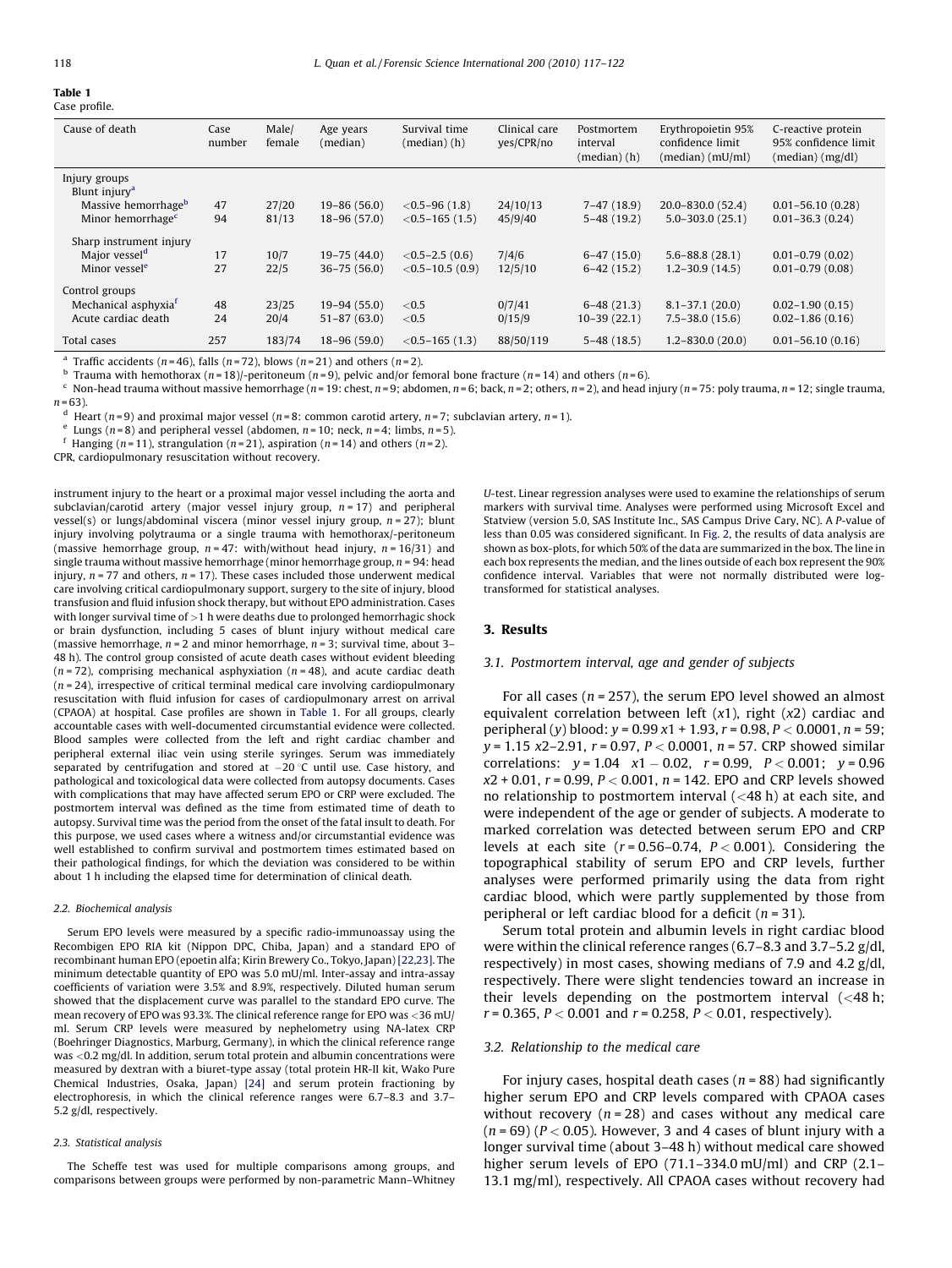<span id="page-2-0"></span>low serum levels of EPO  $(<50 \text{ mU/ml})$  and CRP  $(<2.0 \text{ mg/ml})$ . There was no difference between cases of CPAOA without recovery and those without any medical care  $(P > 0.05)$ .

## 3.3. Relationship to the cause of death

### 3.3.1. Erythropoietin

3.3.1.1. Control groups. Postmortem serum EPO level (mU/ml) was usually low and within the clinical reference range  $(<$ 36) in control groups comprising acute deaths due to mechanical asphyxia and myocardial infarction, showing a mean  $\pm$  SD of 21.3  $\pm$  10.9 and a median value (90% confidential range) of 21.0 (7.5–38.0).

3.3.1.2. Sharp instrument injury groups. In sharp instrument injury cases, the major vessel injury group ( $n = 17$ , survival time  $< 2.5$  h) showed a higher serum EPO level than the minor vessel injury group ( $n = 27$ , survival time < 10.5 h;  $P < 0.01$ ). For major vessel injury, cases with a survival time of  $1-2.5$  h ( $n = 7$ ) showed a higher EPO level (median, 69.0 mU/ml; range, 55.0–88.8 mU/ml), compared with the shorter survival group ( $n = 10$ , survival time of  $<$ 1 h; median, 18.3 mU/ml; range, 5.6-41.7 mU/ml) (Fig. 1a). EPO levels were low for both minor vessel injury cases with a survival time of <1 h (median, 20.0 mU/ml; range, 7.0–29.0 mU/ml,  $n = 15$ ) and those with a survival time of 1–10.5 h (median, 16.7 mU/ml; range, 1.2–30.9 mU/ml,  $n = 12$ ). There was no difference between cases with and without clinical care in the death process ( $n = 28$ ) and  $n = 16$ ).

In regression equation analyses with regard to survival time  $(x, y)$ h), serum EPO levels (y, mU/ml) showed different curves between major and minor vessel injury groups: the correlation coefficient was high for the major vessel injury group with a survival time of  $\langle 2.5 \text{ h } (v = 31.75x + 10.92, n = 17, r = 0.957, P < 0.0001$ ), but was insignificant for the minor vessel injury group with a survival time of  $<$ 10.5 h (y = –0.45x + 18.22, n = 27, r = 0.126, P = 0.530) [\(Fig. 2\)](#page-3-0).

3.3.1.3. Blunt injury groups. In blunt injury cases, serum EPO levels were mostly low for both minor and massive hemorrhage groups with a shorter survival time of  $<$ 1 h (a median of 18.1 mU/ml with a range of 5.0–111.0 mU/ml,  $n = 45$  and a median of 20.0 mU/ml with a range of  $5.0-60.0$  mU/ml,  $n = 21$ , respectively; Fig. 1a). The massive hemorrhage group with a survival time of 1–24 h showed a significantly higher EPO level (median, 93.0 mU/ml; range, 20.0– 413.0 mU/ml,  $n = 16$ ) compared with the minor and massive hemorrhage groups with a survival time of  $<$ 1 h ( $P$  < 0.05), and also a minor hemorrhage group with a survival time of 1–24 h (median, 27.4 mU/ml; range, 5.0–95.6 mU/ml,  $n = 33$ ;  $P < 0.05$ ). Further analyses of cases with a survival time of 1–6 h presented with significantly higher serum EPO levels in massive hemorrhage group (median, 76.0 mU/ml; range, 20.0–110.0 mU/ml;  $n = 11$ ) than in the minor hemorrhage group (median, 22.0 mU/ml; range, 8.4–57.0 mU/ml;  $n = 20$ ;  $P < 0.0001$ ). For these cases with a survival time of <24 h, there was no difference between cases with and without clinical care in the death process ( $n = 66$  and  $n = 48$ ). Serum EPO levels were markedly higher for cases with a survival time of  $>$ 24 h in both the minor and massive hemorrhage groups with a median of 71.1 mU/ml (range, 8.3–303.0 mU/ml,  $n = 15$ ) and 437.5 mU/ml (range, 246.0–830.0 mU/ml,  $n = 10$ ), respectively, compared with cases with a shorter survival time of <1 h ( $P$  < 0.05). Most cases with a survival time of >24 h ( $n = 21/$ ) 5) were protracted deaths under clinical care. There was no significant difference between cases with and without head injury.

In regression equation analyses with regard to survival time  $(x,$ h), serum EPO levels (y, mU/ml) in the massive and minor hemorrhage groups showed different curves with a high correlation coefficient:  $y = 6.80x + 39.42$   $(n = 47, r = 0.919,$ 



Fig. 1. Serum erythropoietin (EPO, a) and C-reactive protein (CRP, b) levels in sharp instrument and blunt injury cases. <sup>a</sup>Significantly higher: For sharp instrument injury, major vessel injury with a survival time of 1–24 h vs. that with survival time of  $<$ 1 h, in minor vessel injury groups and the control group ( $P$  < 0.01). For blunt injury, the minor hemorrhage group with a survival time of 1–24 h vs. that with a survival time of  $<$ 1 h, and the control group ( $P$  < 0.01). Massive hemorrhage group with a survival time of 1–24 h vs. minor hemorrhage groups with a survival time of  $\langle$  and 1–24 h, massive hemorrhage group with a survival time of  $\langle$  1 h, and the control group ( $P < 0.001$ ). <sup>b</sup>Significantly higher: for blunt injury, the minor hemorrhage group with a survival time of >24 h vs. minor hemorrhage groups with a survival time of  $<$ 1 and 1–24 h, and the control group ( $P$  < 0.0001). The massive hemorrhage group with a survival time of  $>24$  h vs. minor hemorrhage groups, massive hemorrhage groups with a survival time of <1 and 1–24 h, and the control group ( $P < 0.0001$ ). <sup>c</sup>Significantly higher: minor hemorrhage group with a survival time of 1–24 h vs. that with survival time of  $<$ 1 h (P  $<$  0.05). <sup>d</sup>Significantly higher: Minor hemorrhage group with a survival time of  $>24$  h vs. minor hemorrhage groups with a survival time of  $<$ 1 and 1–24 h, massive hemorrhage groups with a survival time of  $<$ 1 and 1-24 h, and the control group ( $P$  < 0.0001). Massive hemorrhage group with survival time of >24 h vs. minor hemorrhage groups with a survival time of  $\lt 1$  and 1–24 h, massive hemorrhage groups with survival time of  $\leq$ 1 and 1–24 h and the control group (P $\leq$  0.0001). Control: mechanical asphyxiation,  $n = 48$  and acute cardiac death,  $n = 24$ . ST, survival time; V, vessel; H, hemorrhage.

 $P < 0.0001$ ) and  $y = 1.13x + 23.19$  ( $n = 92$ ,  $r = 0.634$ ,  $P < 0.0001$ ), respectively [\(Fig. 3](#page-3-0)a). Longer survival cases without any medical care  $(n = 5)$  showed similar distribution. Further analyses presented a distinct difference between the massive and minor hemorrhage groups within survival time of  $<$ 6 h, showing a higher correlation coefficient for the massive hemorrhage group  $(y = 16.49x + 19.89, n = 32, r = 0.822, P < 0.0001)$  and a lower correlation coefficient for the minor hemorrhage group  $(y = 2.42x + 19.33, n = 64, r = 0.240, P = 0.056;$  insignificant) ([Fig. 3b](#page-3-0)). An analysis of massive hemorrhage cases with a survival time of  $<$ 2.5 h, which were simulated to the abovementioned cases of sharp instrument injury to a major vessel, showed a moderate correlation:  $y = 19.98x + 17.18$ ,  $n = 26$ ,  $r = 0.589, P < 0.01.$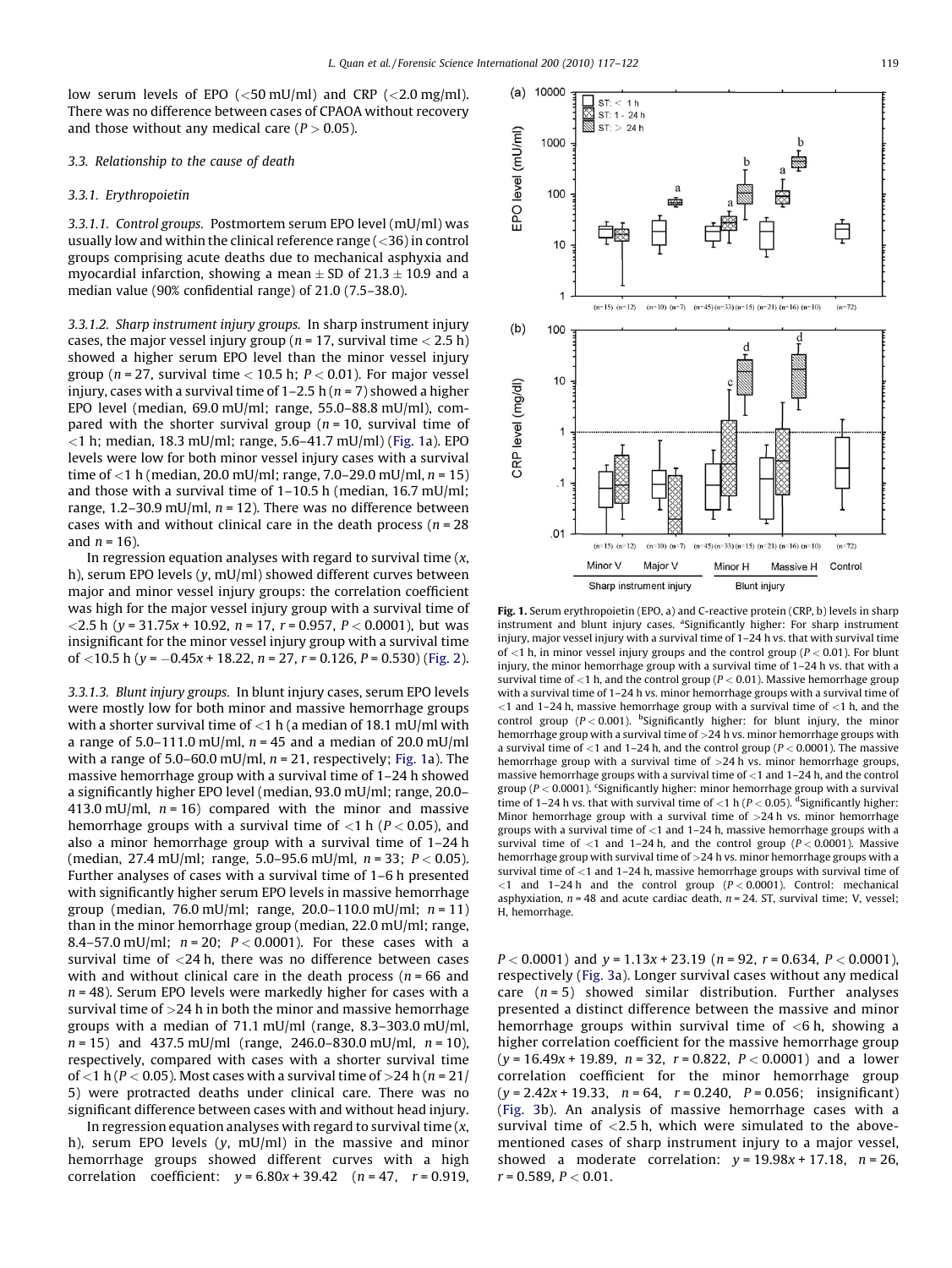<span id="page-3-0"></span>

Fig. 2. Correlation between serum erythropoietin (EPO) level and survival time (<12 h) in sharp instrument injury cases (1, major vessel injury group; 2, minor vessel injury group).

#### 3.3.2. C-reactive protein

3.3.2.1. Control groups. Serum CRP level (mg/dl) was usually low in control groups comprising acute deaths due to mechanical asphyxia and myocardial infarction, showing a mean  $\pm$  SD of  $0.93 \pm 2.51$  and a median (90% confidential range) of 0.20 (0.02–1.90).

3.3.2.2. Sharp instrument injury groups. For sharp instrument injury, the serum CRP level was low in both minor and major



Fig. 3. Correlation between serum erythropoietin (EPO) level and survival time in blunt injury cases (1, massive hemorrhage group; 2, minor hemorrhage group).

vessel injury cases with a survival time of  $<$ 1 h (median of 0.08 mg/ dl, range of 0.01–0.45 mg/dl,  $n = 15$  and a median of 0.10 mg/dl, range of 0.03–0.79 mg/dl,  $n = 10$ , respectively), and was also low in those with a survival time of 1–10.5 h (median of 0.09 mg/dl, range of 0.02–0.79 mg/dl,  $n = 12$  and a median of 0.02 mg/dl, range of 0.01–0.20 mg/dl,  $n = 7$ , respectively) ([Fig. 1b](#page-2-0)).

3.3.2.3. Blunt injury groups. For blunt injury, the serum CRP level was low in both minor and major hemorrhage cases with a survival time of  $<$  1 h (a median of 0.09 mg/dl with a range of 0.01-5.69 mg/ dl,  $n = 45$  and a median of 0.12 mg/dl with a range of 0.01–0.92 mg/ dl,  $n = 21$ , respectively; [Fig. 1b](#page-2-0)), and was slightly higher in those with a survival time of 1–24 h (a median of 0.24 mg/dl with a range of 0.02–26.10 mg/dl,  $n = 33$  and a median of 0.28 mg/dl with a range of 0.01–9.26 mg/dl,  $n = 16$ , respectively), although the elevation was not significant compared with controls ( $P > 0.05$ ). A marked elevation was seen in both minor and major hemorrhage injury cases with a survival time of  $>$ 24 h (a median of 15.40 mg/dl with a range of 0.93–36.3 mg/dl,  $n = 15$  and a median of 17.2 mg/dl with a range of 1.32–56.10 mg/dl,  $n = 10$ , respectively) with a maximum elevation 3–4 days after injury.

Regression equation analysis of serum CRP levels  $(y, mg/dl)$  for minor and major hemorrhage blunt injury cases with regard to survival time  $(x, h)$  showed a high correlation coefficient:  $y = 0.259x + 0.229$   $(n = 118, r = 0.799, P < 0.0001)$  and  $y$  = 0.422 $x$  – 1.011  $\,$  ( $n$  = 64,  $\,$  r = 0.895,  $\,$  P  $<$  0.0001),  $\,$  respectively (Fig. 4). In further analyses of cases with a survival time of  $<$ 24 h, the correlation was high for the major hemorrhage blunt injury group  $(y = 0.241x - 0.191)$   $(n = 30, r = 0.848, P < 0.0001)$ but was insignificant for the minor hemorrhage blunt injury group  $(y = 0.118x + 0.589)$  (n = 65, r = 0.204, P = 0.103). There was no correlation for minor or major hemorrhage blunt injury cases with a survival time of  $<$ 12 h ( $P$   $>$  0.05). Longer survival cases without any medical care ( $n = 5$ ) showed similar distribution.

#### 3.3.3. Serum total protein

For right cardiac blood, the serum albumin level showed a slight decrease, depending on survival time, for all injury cases ( $r = 0.216$ ,  $P < 0.05$ ,  $n = 105$ ), although such a decrease was not detected for total serum protein level ( $P > 0.05$ ). In sharp instrument injury cases, serum total protein and albumin levels were lower for subacute death (survival time, 1–10.5 h) than for controls  $(P < 0.05)$ . Blunt injury cases with minor hemorrhage showed a lower level of right cardiac serum total protein for subacute and protracted deaths (survival time, 1–24 and >24 h, respectively), compared with the control ( $P < 0.05$ ), and a lower serum albumin



**Fig. 4.** Correlation between C-reactive protein (CRP) level and survival time ( $\lt 168$  h) in injury cases (1, massive hemorrhage group; 2, minor hemorrhage group).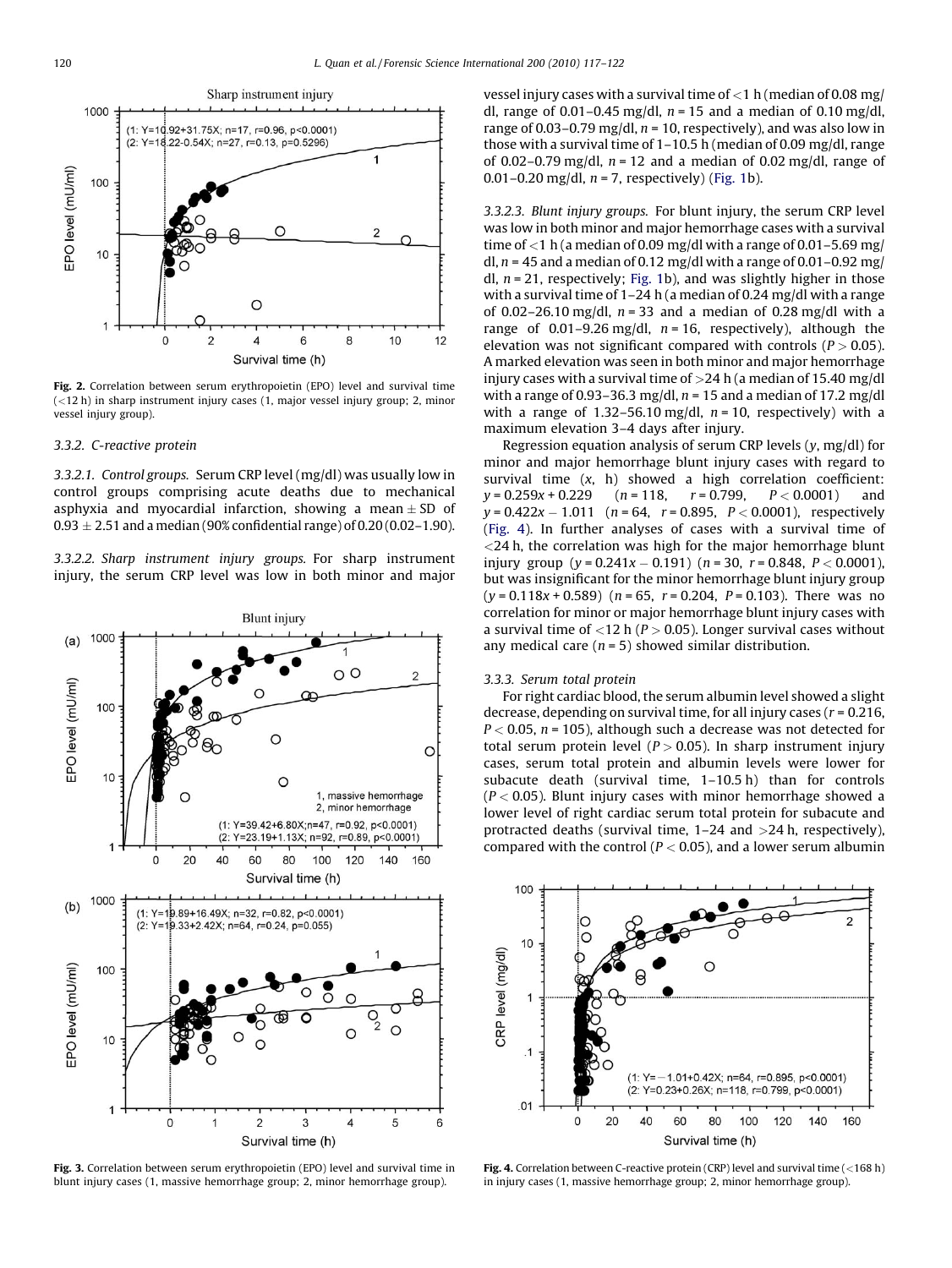level for protracted death than for acute death (survival time  $<$ 1 h) and the control ( $P < 0.05$ ). In major hemorrhage blunt injury cases, right cardiac serum total protein and albumin levels were lower for acute and protracted death, compared with the control ( $P < 0.05$ ).

## 4. Discussion

EPO is mainly produced by cells close to the proximal tubules in the kidneys, and the production is regulated by blood oxygen level [\[14–17\].](#page-5-0) Elevation in the serum EPO level is an indication of anemia or prolonged hypoxia [\[18–20\]](#page-5-0). The present study using autopsy material established the stabilities of serum EPO and CRP during an early postmortem period (<48 h), although serum total protein albumin levels showed slight tendencies toward an increase for all cases, possibly due to postmortem water redistribution (hemoconcentration). There was no difference by blood sampling site for these markers, and postmortem reference values were estimated as <38.0 mU/ml for EPO and <1.9 mg/dl for CRP, which approximated the clinical reference ranges, as previously shown [\[12,13,21\]](#page-5-0).

Findings for CRP with regard to the cause of death were similar to those in previous studies, which showed an increase depending on the severity of tissue damage and survival time in injury and fire fatality cases [\[11–13\].](#page-5-0) Serum CRP gradually increased about 12– 24 h after blunt injury, showing a maximum elevation after 3–4 days, but the correlation of serum level to survival time within 12 h was not significant. This elevation in serum CRP appeared dependent on the wound healing process during survival period under clinical care in most cases [\[12,13\]](#page-5-0). However, some cases without medical care did not show any different findings; thus there was no evidence for the influence of medical intervention. Furthermore, no significant complication was seen in the present study. Such an elevation was not seen for sharp instrument injury (survival time <10.5 h) probably due to minor tissue damage and shorter survival time. However, serum EPO showed an elevation that was closely related to the bleeding nature of the injury as follows.

In sharp instrument injury cases, an elevation in serum EPO level (50–100 mU/ml) was seen during an early survival period (1– 2.5 h) for subacute death cases with rapid and massive hemorrhage due to injury to a major vessel injury, showing a high correlation  $(r = 0.957)$  to survival time. However, such a finding was not noted for cases of minor vessel injury with a survival time of  $<$ 10.5 h. These findings suggest that in sharp instrument injury cases, bleeding velocity is the main factor for early elevation in serum EPO level, possibly due to rapid progression of renal ischemia/ hypoxia. For cases of sharp instrument injury to a major vessel with a survival time of <2.5 h, the rate of increase of serum EPO was estimated to be approximately 30 mU/ml/h by regression equation analysis; the serum level was usually  $\langle 30 \text{ mU/ml}$  within 0.5 h after injury, and around 50, 80 and 100 mU/ml after 1, 2 and 3 h, respectively. Since all of these cases with survival time over 1 h were death under common critical medical care except for surgery to the individual sites of injury, the influence of individual measures is not interpretable. At least, however, serum EPO was not elevated in cases of survival time within 1 h, irrespective of intensive medical care.

For blunt injury, an elevation in serum EPO level was seen within 6 h in the massive hemorrhage group with polytrauma or a single trauma with hemothorax/-peritoneum, while such an elevation was not detected in the minor hemorrhage group with single trauma without hemothorax/-peritoneum. These findings suggest that bleeding velocity is also crucial for early elevation of the serum EPO level in blunt injury cases. By regression equation analysis of massive hemorrhage blunt injury cases with a survival time of  $<$ 6 h, the estimated rate of increase of serum EPO after injury was approximately 20 mU/ml/h with a high correlation ( $r = 0.822$ ), which was slightly lower than for sharp instrument injury to a major vessel; the serum level was around 70 and 100 mU/ml after 3 and 6 h, respectively. Some cases without any medical care did not show any different findings for serum EPO; thus there was no evidence for the influence of medical intervention. These findings suggest that increases of serum EPO in early death cases mainly depend on the bleeding velocity, and were independent of clinical care; thus, bleeding was fatally severe. However, the serum EPO level remained lower in the minor hemorrhage group during the period 12 h after injury. Thereafter, serum EPO appeared to gradually increase for longer survival cases in both the massive and minor hemorrhage groups, although the elevation was larger for the massive hemorrhage group. These delayed elevations in serum EPO in blunt injury cases, which were independent of the type of injury, may have been due to anemia and/or hypoxia involved in posttraumatic systemic disorders secondary to injury (e.g., acute respiratory distress, systemic inflammatory response, and/or sepsis) despite intensive clinical care, thus causing death [\[25–29\]](#page-5-0). In this respect, decreases in serum total protein and albumin levels according to survival time suggest systemic deterioration after injury, which is similar to posttraumatic clinical findings [\[30,31\].](#page-5-0)

The present study analyzed primarily fatal injury cases of survival time within 4 days without complications. In this condition, early elevation in serum EPO may be attributed to the vitality after rapid blood loss, partly under critical life support measures involving blood transfusion and fluid infusion shock therapy. Delayed elevations in serum EPO and CRP may be due to prolonged hemorrhagic shock and wound healing process before complication of secondary infection, respectively, mostly under intensive cardiopulmonary support measures. Thus, critical medical care involving artificial ventilation, blood transfusion and fluid infusion shock therapy may have partly contributed to the vitality involving elevations in serum EPO and CRP.

The above-mentioned findings suggest that an early increase in serum EPO up to about 100 mU/ml within about 6 h after injury depends on a rapid loss of circulating blood, accompanied by acute renal ischemia/hypoxia. Longer survival cases under clinical care may show a delayed increase of  $>100$  mU/ml, depending on the severity of anemia and/or hypoxia involved in posttraumatic systemic disorders. However, to evaluate the serum EPO level with regard to the survival time, an elevation due to medical administration of an EPO agent (often  $>1000$  mU/ml) or preexisting diseases involving advanced anemia/hypoxia should be considered [\[21\]](#page-5-0). When such specific cases are excluded, postmortem serum EPO may be used to estimate survival time within 6 h after any injury causing rapid, massive bleeding. In blunt injury cases, CRP may be used as an additional serum marker to evaluate survival time over 12 h.

In conclusion, the present study showed that serum EPO was stable during an early postmortem period  $(<$  48 h), and that the early elevations in injury cases were closely related to the severity of hemorrhage and survival time. Estimating the survival time may be difficult since so many variables have an influence on increase of serum EPO, for which further animal model investigation is necessary. However, these findings suggest that serum EPO can be used as a marker to investigate survival time within 6 h after major injury involving massive hemorrhage.

#### Acknowledgements

This study was supported in part by a Grant-in-Aid for Scientific Research from the Japan Society for the Promotion of Science (JSPS; grant no. 19890189).